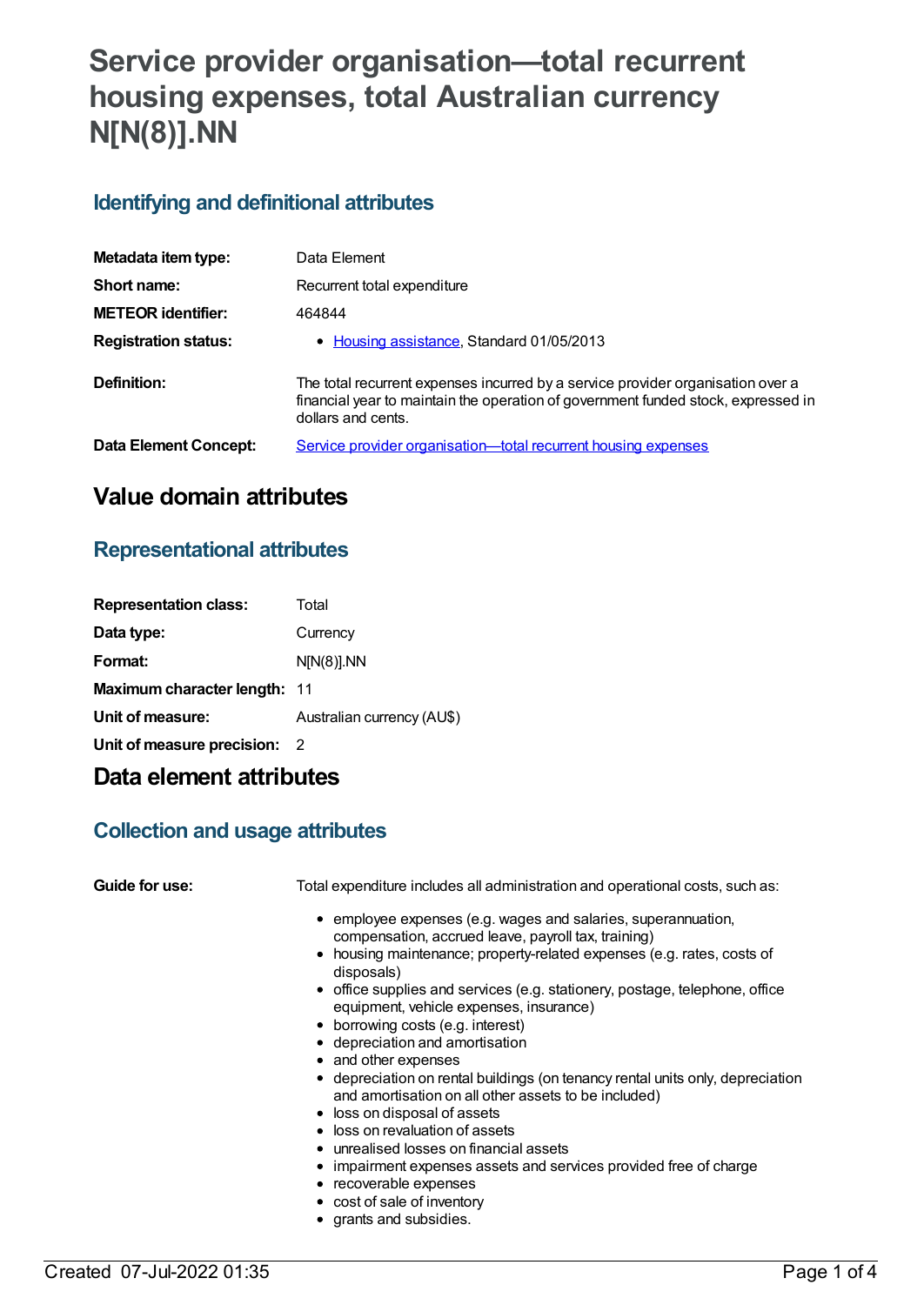**Collection methods:** Measurement on an accrual accounting basis is preferred to measurement on a cash accounting basis.

> Expenditure is usually measured for an accounting period, typically a financial year (1 July to 30 June the following year).

### **Source and reference attributes**

| <b>Submitting organisation:</b> | National Housing Data Development Committee                 |
|---------------------------------|-------------------------------------------------------------|
| Origin:                         | Indigenous community housing 2009-10 jurisdictional manual. |

### **Relational attributes**

| <b>Related metadata</b><br>references:                      | Is formed using Housing assistance agency—recurrent expenditure (capital transfer<br>expenses), total Australian currency N[N(9)]        |
|-------------------------------------------------------------|------------------------------------------------------------------------------------------------------------------------------------------|
|                                                             | • Housing assistance, Retired 01/05/2013                                                                                                 |
|                                                             | Is formed using <b>Housing assistance agency—recurrent expenditure (current</b><br>transfer payments), total Australian currency N[N(9)] |
|                                                             | • Housing assistance, Retired 01/05/2013                                                                                                 |
|                                                             | Is formed using Housing assistance agency—recurrent expenditure (depreciation<br>and amortisation), total Australian currency N[N(9)]    |
|                                                             | • Housing assistance, Retired 01/05/2013                                                                                                 |
|                                                             | Is formed using <b>Housing assistance agency—recurrent expenditure (employee)</b><br>expenses), total Australian currency N[N(9)]        |
|                                                             | • Housing assistance, Retired 01/05/2013                                                                                                 |
|                                                             | Is formed using <b>Housing assistance agency—recurrent expenditure</b> (non-employee)<br>expenses), total Australian currency N[N(9)]    |
|                                                             | • Housing assistance, Retired 01/05/2013                                                                                                 |
|                                                             | Is formed using <b>Housing assistance agency</b> —recurrent expenditure (property<br>expense), total Australian currency N[N(9)]         |
|                                                             | • Housing assistance, Retired 01/05/2013                                                                                                 |
|                                                             | Supersedes Housing assistance agency—recurrent expenditure, total Australian<br>currency N[N(9)]                                         |
|                                                             | • Housing assistance, Superseded 01/05/2013                                                                                              |
| <b>Implementation in Data Set</b><br><b>Specifications:</b> | Indigenous Community Housing DSS 2018-Housing assistance, Standard<br>10/05/2019                                                         |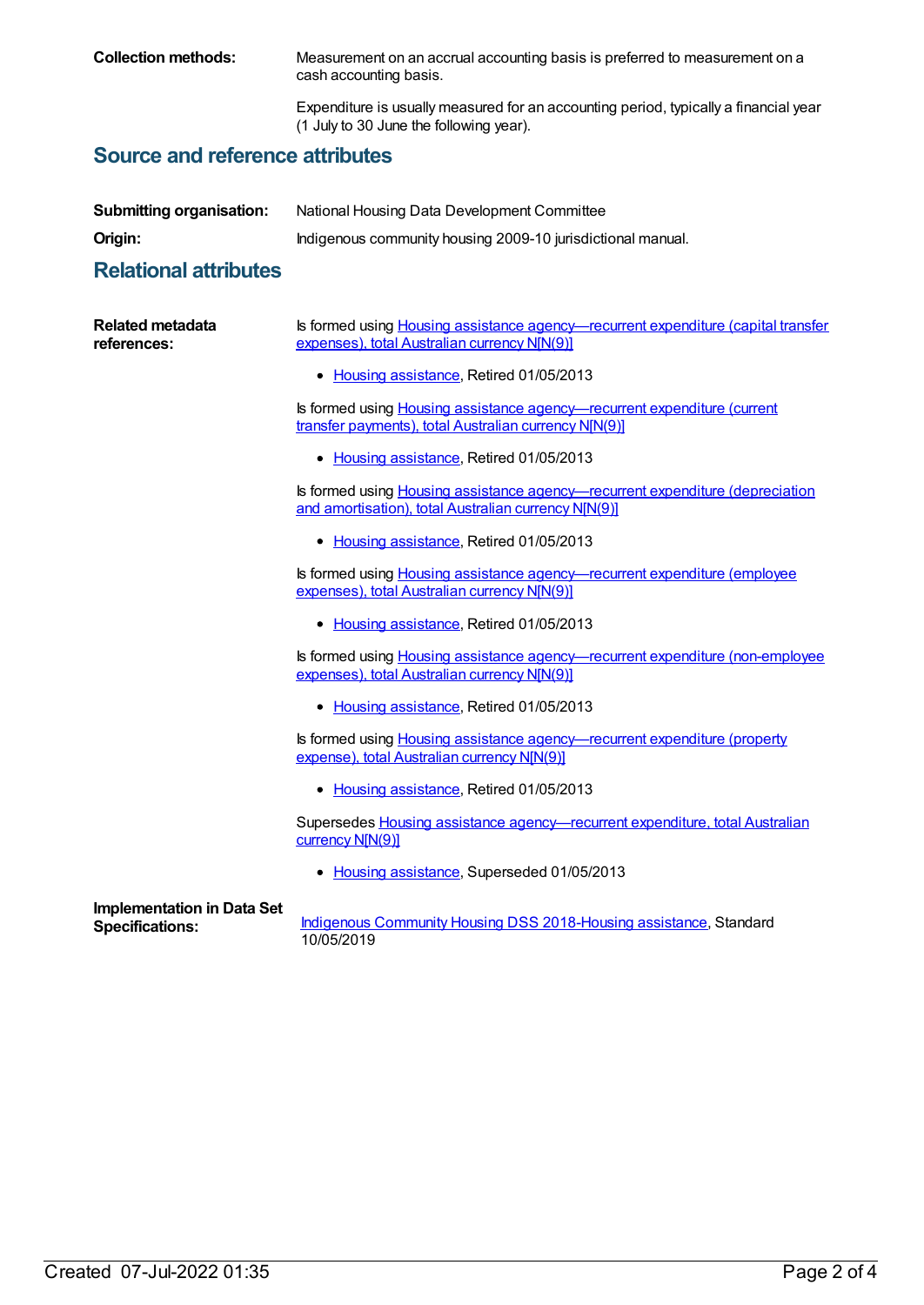*Implementation start date:* 01/07/2018

*DSS specific information:*

#### **Includes:**

#### **Employee expenses, including:**

- wages and salaries
- payroll tax
- superannuation
- compensation
- accrued leave
- training

#### **Repairs and maintenance:**

- day-to-day maintenance, reflecting general wear and tear
- cyclical maintenance, which is maintenance performed as part of a planned maintenance program
- other maintenance, for example, repairs due to vandalism.

#### **Other non-salary expenses:**

- Supplies and service expenses, including:
	- stationery
		- postage
		- o telephone
	- vehicle
	- o office equipment
	- information technology
	- auditing and accounting
	- o insurance:
- Office rent:
- General accounting and personnel function costs (for example, training costs or levies paid to community housing training authority or peak body);
- Grants and subsidies (excluding rental subsidies);
- Contracted community housing management services;
- Property-related expenses:
	- Strata-title or body corporate charges where the provider is responsible for payment;
	- Rates (for example, water or council/shire) where the provider is responsible for payment;
	- Cost of disposals, such as the cost of removal, sale or disposal of housing stock, including:
		- **•** removal of stock to an alternative program
		- costs incurred in the sale of stock to private agencies or persons, such as agent and legal fees, inspection and building insurance, and public liability insurance
		- demolition costs in order to sell the land.
- Market rent paid (such as from head leasing)
- Borrowing costs (such as interest on loans)
- Depreciation and amortisation
- Loss on disposal of assets
- Loss on revaluation of assets
- Impairment expenses
- Assets and services provided free of charge
- Borrowing costs (such as interest on loans)

#### **Excludes:**

#### **Capital costs, for example:**

- the purchase of housing stock; and
- construction costs.